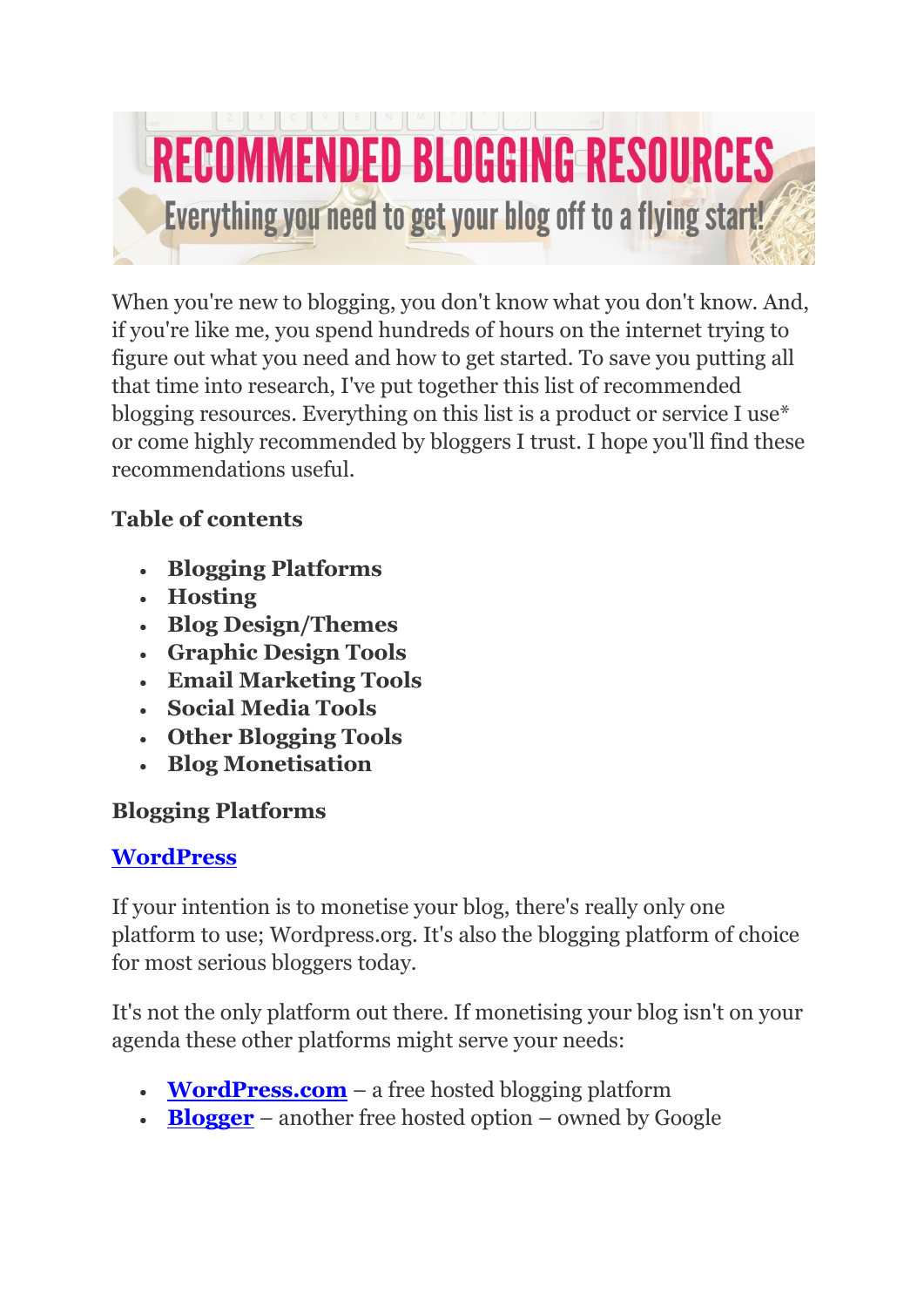# **Hosting**

If you choose Wordpress.org as your blogging platform, you'll need to organise your own hosting service.

There are lots of hosting services out there but if you're just starting out or have a smaller blog, you can't go past [BlueHost.](http://www.bluehost.com/track/smartmoneysimplelife) I use and highly recommend [BlueHost.](http://www.bluehost.com/track/smartmoneysimplelife) Use the [BlueHost](http://www.bluehost.com/track/smartmoneysimplelife) link to get a special discount offer for Smart Money, Simple Life readers.

**[BlueHost](http://www.bluehost.com/track/problogger)** – WordPress has been recommending Bluehost for web hosting since 2005. With 1-click WordPress installation, 24/7 support, and a super affordable rate, Bluehost is a great option for building your first website or blog.

Learn more about how to start your own blog with this [step by step](http://smartmoneysimplelife.com/how-to-start-a-blog/)  [tutorial.](http://smartmoneysimplelife.com/how-to-start-a-blog/)

## **Blog Design/Themes**

There are thousands of themes available for WordPress blogs. No matter what your niche is, the perfect theme is out there.

If you're just starting out, the best advice I can give you is to choose a simple to manage theme and one from a reputable company. Firstly because you don't want to make life complicated when you're getting the hang of blogging and secondly, established companies issue regular updates to cover any new issues that might arise, like updated security.

Here are some theme providers you can trust:

- **[StudioPress](http://www.shareasale.com/r.cfm?b=241369&u=1265308&m=28169&urllink=&afftrack=)** secure, beautifully designed, responsive themes
- **ThemeForest** this is a marketplace with thousands of WordPress themes from many different designers
- **[Thesis](http://www.shareasale.com/r.cfm?B=198392&U=1265308&M=24570&urllink=)** a professionally designed WordPress blog theme and template manager – with many options.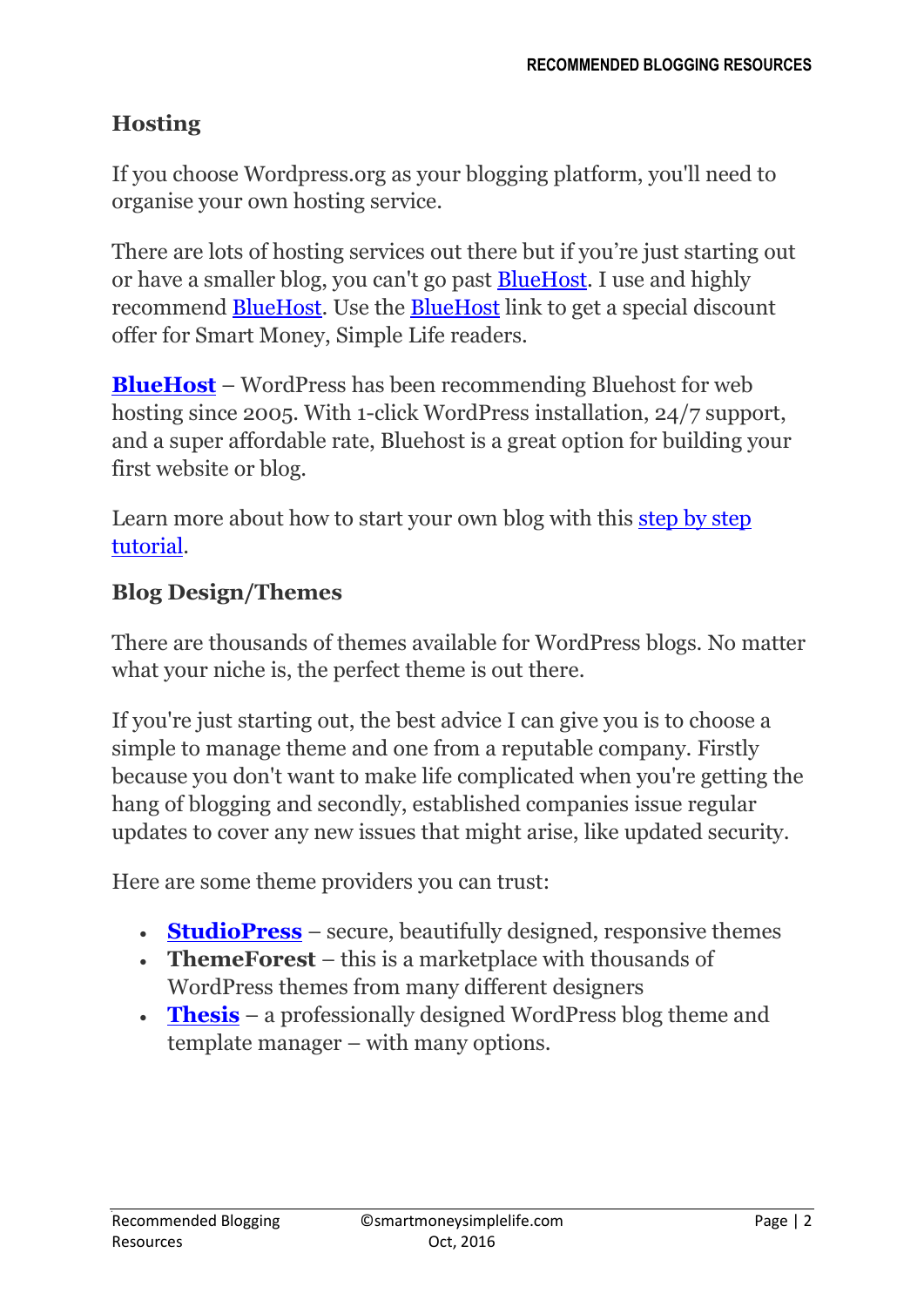## **Graphic Design Tools**

- **[PicMonkey](http://www.shareasale.com/r.cfm?B=460974&U=1265308&M=46133&urllink=)** Simple to use tool for creating visual content for your blog or social media. This is the one I use.
- **[Canva](https://www.canva.com/)** Another online tool that's easy to use and is great for creating graphics.
- **[99designs](http://99designs.com/)** Want someone else to create your graphics, logo or some other design element? Check out the services offered by the thousands of designers at 99designs.

### **Email Marketing Tools**

- **[AWeber](http://www.aweber.com/?223720)** The email/newsletter management tool I use on my blog
- **[MailChimp](http://mailchimp.com/)** Very reliable with some great features and the most popular service for new bloggers.
- **[ConvertKit](https://convertkit.com/)** Built for professional bloggers.
- **[SumoMe](https://sumome.com/)** An excellent tool to collect email addresses through a variety of popups, hello bars, welcome mats and other innovative tools and the tool I use.
- **[OptinMonster](http://www.shareasale.com/r.cfm?B=601672&U=1265308&M=49337&urllink=)** A similar tool to SumoMe
- **[LeadPages](https://www.leadpages.net/)** A powerful tool to create landing pages for your blog.

### **Social Media Management Tools**

- **[BoardBooster](https://boardbooster.com/invite/QXJGQ)** A scheduler purpose built for Pinterest. It's completely brilliant!
- **[Sprout Social](http://sproutsocial.com/)** a tool that manages social media interactions on Twitter and Facebook.
- **[CoSchedule](http://coschedule.com/)** A tool for scheduling social media and more.